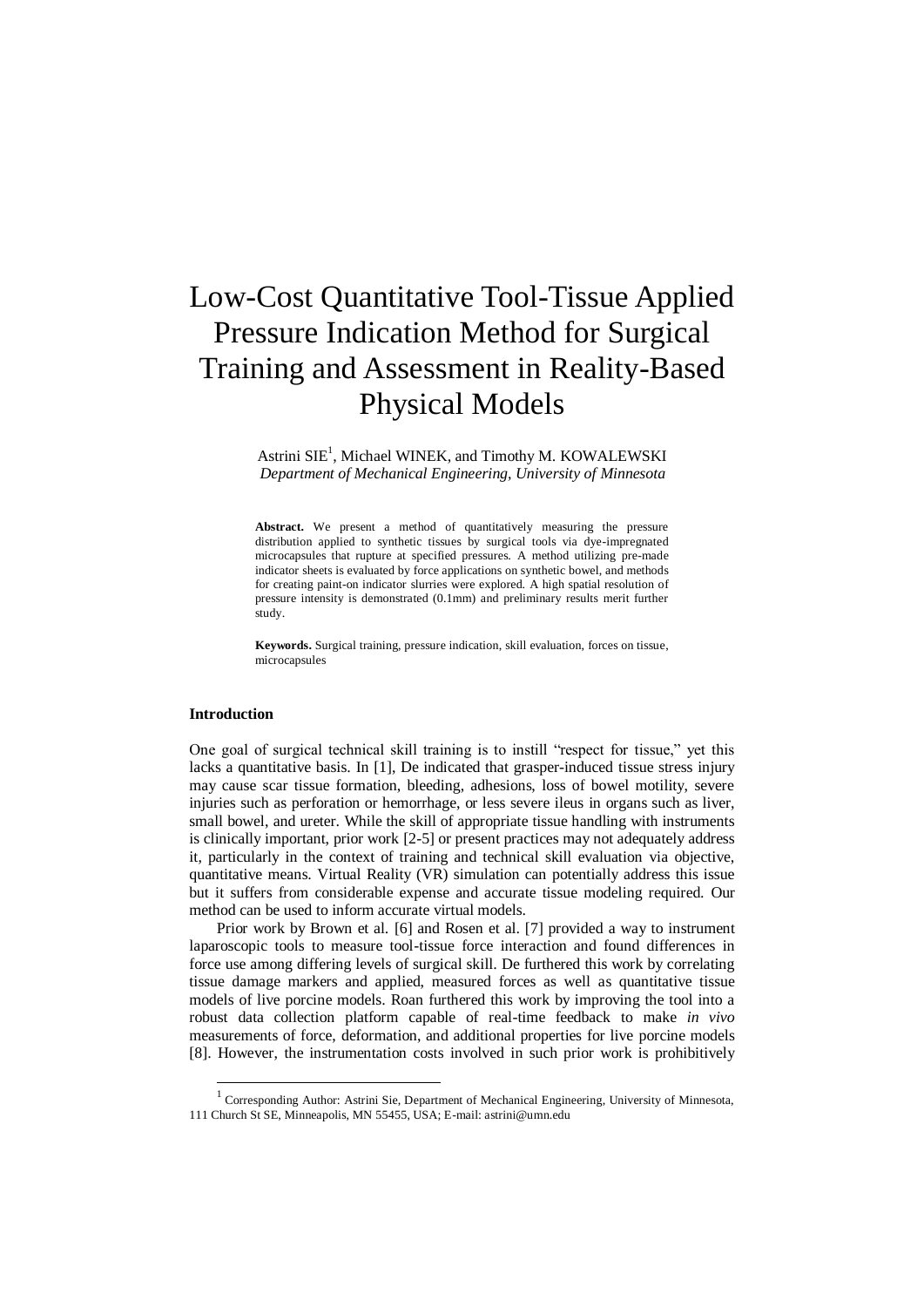high for its use in widespread training and evaluation. This motivates a low-cost approach that can provide quantitative accuracy yet be amenable to inexpensive widespread use in surgical training and assessment of appropriate tissue handling.

We propose such a method for reality-based training (i.e., the use of real tools in physical tissue phantoms or porcine training models) where an accurate, quantifiable indicator of tissue damage can be inexpensively deployed at any physical tool-tissue interface. Our method utilizes dye-impregnated microcapsules that burst at a tunable pressure resulting from an applied force to provide a continuous measure of pressurerelated damage. We herein compare two microcapsule deployment techniques: indicator sheets and indicator slurries to determine their relative feasibility as markers for tool-tissue pressure indication for use in surgical training and skill assessment.

## **1. Methods & Materials**

### *1.1. Indicator Sheet Calibration and Pressure Indication Experiments with Fixed Weights and MSEG*

A polyester-based Prescale pressure sensing film (4LW, Fujifilm Holdings Corp, Tokyo, Japan) microcapsule indicator was used. Color intensity calibration of Prescale was performed. The double-layered pressure sensing films were placed on top of a flat glass base. A 0.25inx0.952in gauge block (614212, Mitutoyo America Corp, Aurora, IL) was stacked on top of the pressure sensing films (test site) and standardized fixed weights were subsequently applied. The weights were applied to five different test sites, linearly separated by 1.5cm. The applied weights ranged from 200g to 1000g at increments of 200g for each test site. We repeated the same experiment, adding a single-layered synthetic bowel tissue made from silicon rubber (LGI-10, Simulab Corporation, Seattle, WA) between the glass piece and the pressure sensing films. The experiment test bed of the calibration process and pressure indication experiment with bowel tissue is shown in Figure 1a.

The Mechanical Smart Endoscopic Grasper (MSEG) developed by Roan et al. [8] was used with identical settings and calibration established in [1,8]. The device was used to apply and measure constant single-grasps to synthetic bowel tissue with no overshoot. The test bed consisted of suspending the bowel tissue from two pedestals 3cm apart, placing the Prescale on top of the tissue, and applying a constant, measured force level for about 2 minutes to each test site (linearly separated by 2cm). The target force levels ranged from 1.5 Newton (N) to 3.5N at increments of 0.25N. An image of the test bed before any grasps were executed appears in Figure 1b.



**Figure 1a (left) & 1b (right).** Test bed for pressure indication experiments on bowel tissue with fixed weights (left) and with MSEG (right).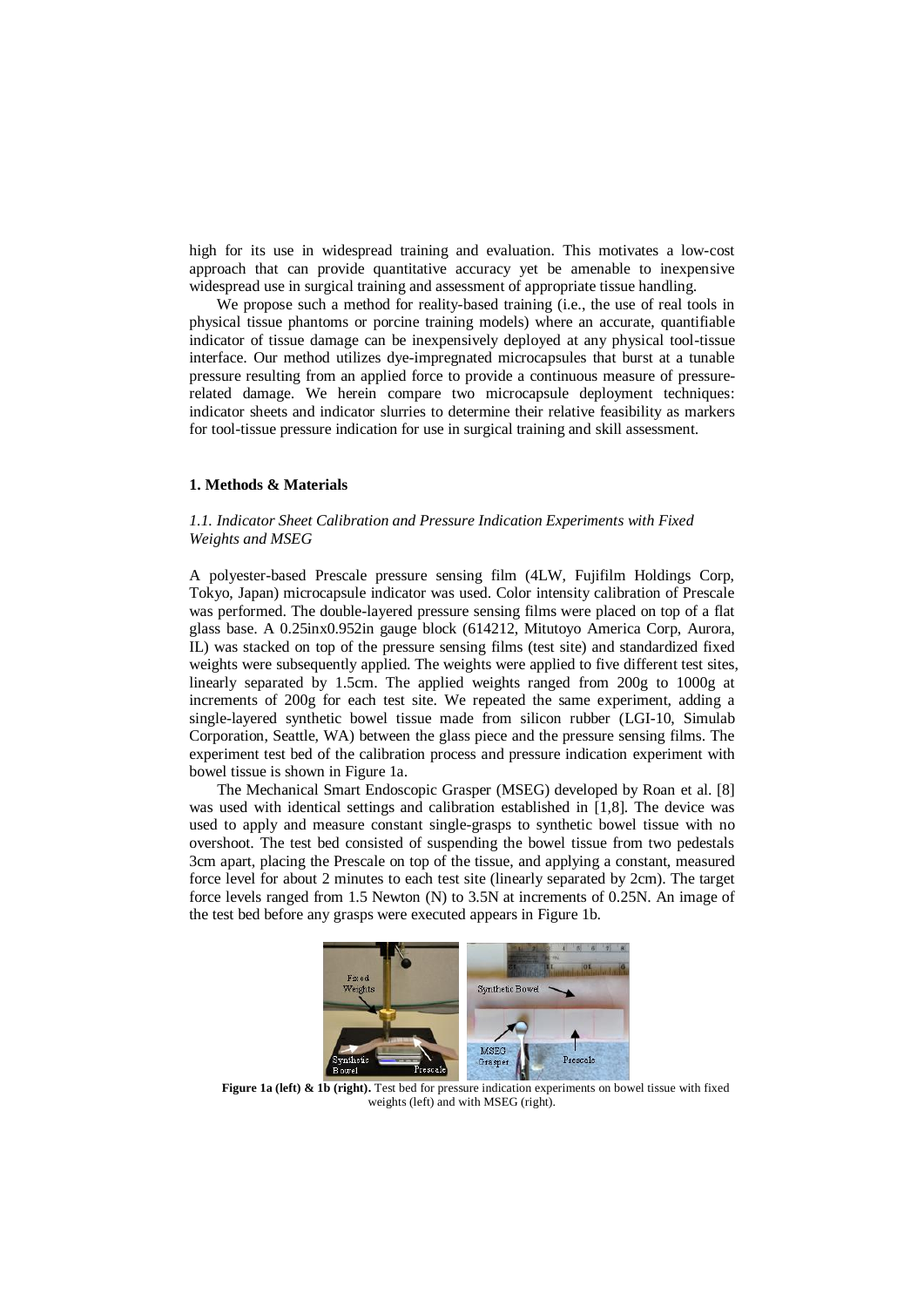After at least 20 minutes had elapsed, photos of the indicator sheets were taken with a digital camera (D3100, Nikon Corp, Tokyo, Japan) under standard office lighting conditions. The resulting files were processed with ImageJ and MATLAB into a 258x882pixels (7.5x25.64mm) 8-bit image individually to quantify the color intensity in different regions via the colormap tool. The intensity was linearly normalized to be between 0 and 1.

#### *1.2. Indicator Slurry Approach*

In an effort to directly apply indicator slurries to synthetic tissue, eight industry vendors were approached though obtaining microcapsules in slurries were not possible at this time. With no viable options commercially available, we pursued alternatives for the custom application of indicator slurries to synthetic tissue. Firstly, we attempted to synthesize alginate capsules using common culinary methods [9] around an indicator liquid that would burst and leak their contents when appropriate force was exerted. Secondly, we attempted to extract the microcapsules from the Prescale into slurries and directly apply them to synthetic tissue.

Analysis of the related patent [10] suggested that the microcapsules are held to the indicator sheets in a matrix consisting of poly(vinyl alcohol), carboxy-modified SBR latex, and starch powder which is applied as an aqueous solution. With this in mind, the Prescale, consisting of a donor and a developer sheet, was cut into 1cm squares then placed into a water bath and slowly heated to  $~60^{\circ}$  C and held there for 5 minutes before being cooled to room temperature. The solution was drawn into a 3mL syringe. The syringe was attached to a 25mm diameter 0.2μm polytetrafluoroethylene (PTFE) syringe filter (Scientific Strategies, Yukon, OK) using a Luer lock mechanism. The slurry was then forced through the filter using a syringe pump to provide a constant rate of filtration. The filter was extracted and allowed to air dry. A developer sheet was applied to the filter sheet and force was applied. To demonstrate the effectiveness of the processing, donor sheets were dipped into the solution and allowed to dry then applied to developer sheets with force.

To create slurries containing microcapsule donors and developers, eight 1cm squares of both donor and developer sheets were placed in 30mL deionized water, heated to  $~60^{\circ}$ C, and allowed to soak for at least 20 minutes. This solution was run through a filter following the same procedure described above.

#### **2. Results**

Figure 2 shows the digitally extracted colormap distribution of the pressure gradient from the Prescale. Table 1 shows the resulting quantities. The mean intensity was calculated over all pixel values in each test site image, and the affected area was computed by summing all pixel areas that exhibited values above the baseline threshold of no applied pressure.

Our work on alginate microcapsules faced three barriers. First, the alginate capsules formed were unfavorably flexible, and deformed rather than popped resulting in inconsistent pressure readings. Second, the resolution was limited by the excessive size of the capsules. Third, the capsules failed to retain water when left exposed.

Unlike the alginate capsules, the slurry derived from the Prescale still functioned after drying and showed promise of calibration and resolution similar to the unmodified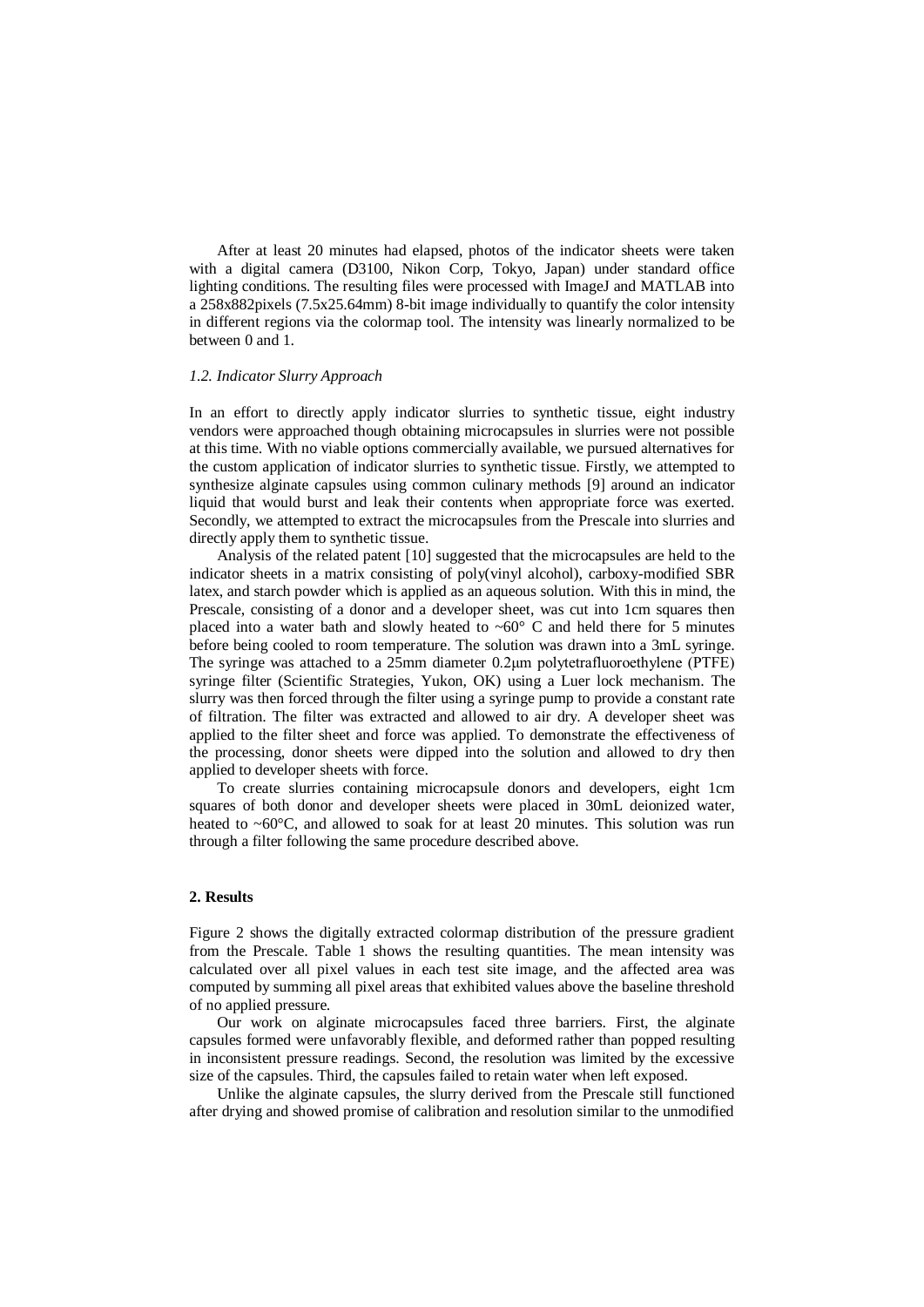Prescale. When the PTFE filters used with the microcapsule slurry were removed and force applied in the presence of a developer sheet, indicator dye was observed sporadically on the filters. Developer sheets dipped in the slurry did not result in observable color change indicating minimal microcapsule breaking during processing though already processed donor sheets applied to developer sheets with pressure resulted in color change demonstrating microcapsule removal was not complete. When the PTFE filters used with the combined donor-developer solution were removed, indicator dye was visible prior to additional pressure being applied and was likely due to the fluid pressure of the syringe; however, applying additional pressure did increase the degree that the indicator dye was seen.



Figure 2a (left), 2b (right), & 2c (bottom). Pressure gradient colormap of indicator sheet calibration (left), pressure indication experiment with fixed weights (right), and with MSEG (bottom).

| Table 1. Normalized Mean Intensity and Calculated Area of Colored Pixels for Calibration and Pressure |  |  |  |  |  |  |
|-------------------------------------------------------------------------------------------------------|--|--|--|--|--|--|
| Indication Experiment with Fixed Weights and MSEG                                                     |  |  |  |  |  |  |

| <b>Fixed</b>      |                                       | <b>Calibration</b>               | <b>Pressure Indication Experiment</b> |                                  |  |  |  |  |  |  |
|-------------------|---------------------------------------|----------------------------------|---------------------------------------|----------------------------------|--|--|--|--|--|--|
| Weights $(g)$     | <b>Mean Intensity</b>                 | <b>Affected Area</b><br>$(mm^2)$ | <b>Mean Intensity</b>                 | <b>Affected Area</b><br>$(mm^2)$ |  |  |  |  |  |  |
| 200               | 0.0076664                             | 58.9248                          | 0.0015745                             | 15.5763                          |  |  |  |  |  |  |
| 400               | 0.0115272                             | 81.2633                          | 0.0030090                             | 23.0213                          |  |  |  |  |  |  |
| 600               | 0.0183892                             | 101.1590                         | 0.0036755                             | 32.4979                          |  |  |  |  |  |  |
| 800               | 0.0206257                             | 120.4460                         | 0.0118303                             | 119.6830                         |  |  |  |  |  |  |
| 1000              | 0.0335509                             | 143.2900                         | 0.0139008                             | 125.3660                         |  |  |  |  |  |  |
| Pearson's R       | 0.9661 $(p<0.01)$                     | 0.9996 ( $p < 0.00001$ )         | 0.9387 $(p<0.02)$                     | 0.9175 (p<0.03)                  |  |  |  |  |  |  |
| Spearman's $\rho$ | 1 (p<0.02)                            | 1 (p<0.02)                       | 1 (p<0.02)                            | 1 (p < 0.02)                     |  |  |  |  |  |  |
|                   | <b>Pressure Indication Experiment</b> |                                  |                                       |                                  |  |  |  |  |  |  |
| <b>MSEG</b>       |                                       | <b>Mean Intensity</b>            | Affected Area (mm <sup>2</sup> )      |                                  |  |  |  |  |  |  |
| Pearson's R       |                                       | 0.71 (p<0.03)                    | 0.87 (p < 0.003)                      |                                  |  |  |  |  |  |  |
| Spearman's o      |                                       | 0.78(p<0.01)                     | 0.88(p<0.003)                         |                                  |  |  |  |  |  |  |

## **3. Conclusion and Discussions**

We expected to see a monotonic increase in overall intensity for each test in the indicator sheet (Figure 2). While there is an overall trend of increase (Spearman's  $\rho =$ *1* and *0.78* in Table 1), there are several deviations from a purely monotonically